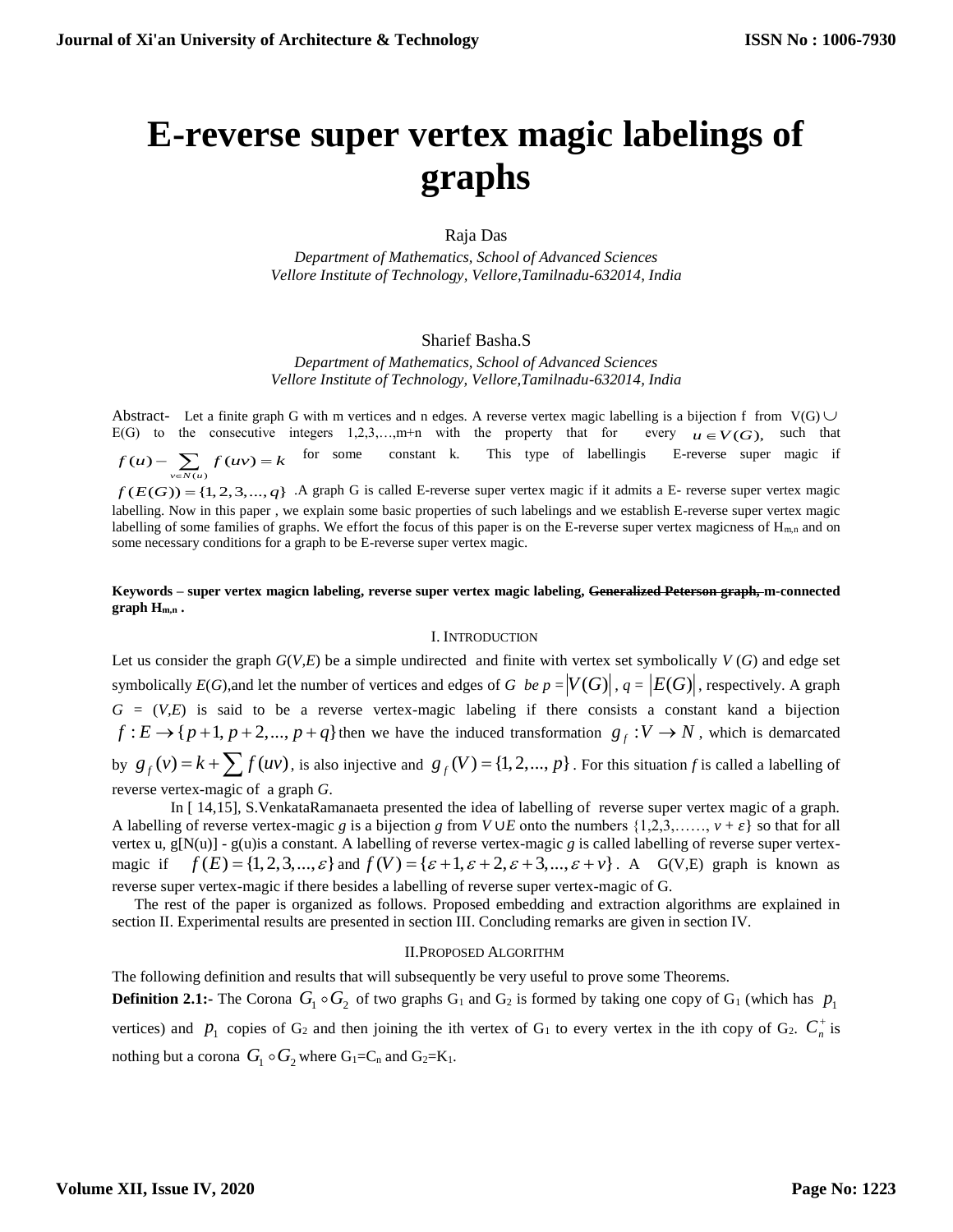*p*

**Lemma 2.2:-** If a non – trivial graph G is reverse super vertex magic, then the magic constant k is given by 1  $q(q+1)$  $k = q + \frac{p+1}{2} - \frac{q(q)}{q}$  $= q + \frac{p+1}{q} - \frac{q(q+1)}{q}$ .

**Theorem 2.3:-** Let G be a graph and *f* is a bijection from E(G) onto {1,2,3,…,q}. Then f can be extended to a reverse super vertex magic labelling of G if and only if  $(u)$  $\{ w(u) = \sum f(uv) / u \in V(G) \}$ *v*∈N(*u*  $w(u) = \sum f(uv)/u \in V(G)$ F  $= \sum f(uv)/u \in V(G)$ } consists of p

sequential integers.

#### III. EXPERIMENT AND RESULT

In this section, we prove some basic properties of E-reverse super vertex magic labelling. By applying the properties and the above lemma results which are showed in the previous section 1 , we prove the existence or non-existence of E-reverse super vertex magic labelling for some different families of graphs.

**Theorem 3.1:-** If G has a E-reverse super vertex magic with magic constant k, then  $k \leq \frac{17p+3}{16}$ 18  $k \leq \frac{1/p + p}{p}$ 

Proof:- This proof result follows directly from the above Lemmas 1.2 and 1.4. By substituting Lemma 1.4 value in Lemma 1.2 then we can show as follows

$$
k = q + \frac{p+1}{2} - \frac{q(q+1)}{p}
$$
  
\n
$$
\leq \frac{2p}{3} + \frac{p+1}{2} - \frac{\frac{2p}{3}(\frac{2p}{3}+1)}{p}
$$
  
\n
$$
\leq \frac{12p+9p+9-4p-6}{18}
$$
  
\n
$$
\leq \frac{17p+3}{18}
$$

For verification, if n is odd and  $n \geq 3$ , then  $P_n$  is E-reverse super vertex magic labelling with magic constant  $17p+3$  $k = \frac{\Gamma/p + 3}{\Gamma}$  (see Figs.1 and 2).

**Theorem 3.2:** If the graph G is connected and also G has a E-reverse vertex magic constant k, then 
$$
1 \leq p+1
$$

$$
k \geq \frac{p+1}{2} \; .
$$

**Proof:**-If G is a connected graph then we have  $q \ge p - 1$ . By Lemma 1.2

$$
k = q + \frac{p+1}{2} - \frac{q(q+1)}{p}
$$
  
\n
$$
\ge p - 1 + \frac{p+1}{2} - \frac{(p-1)(p-1+1)}{p}
$$

1 2  $=\frac{p+1}{q}$ .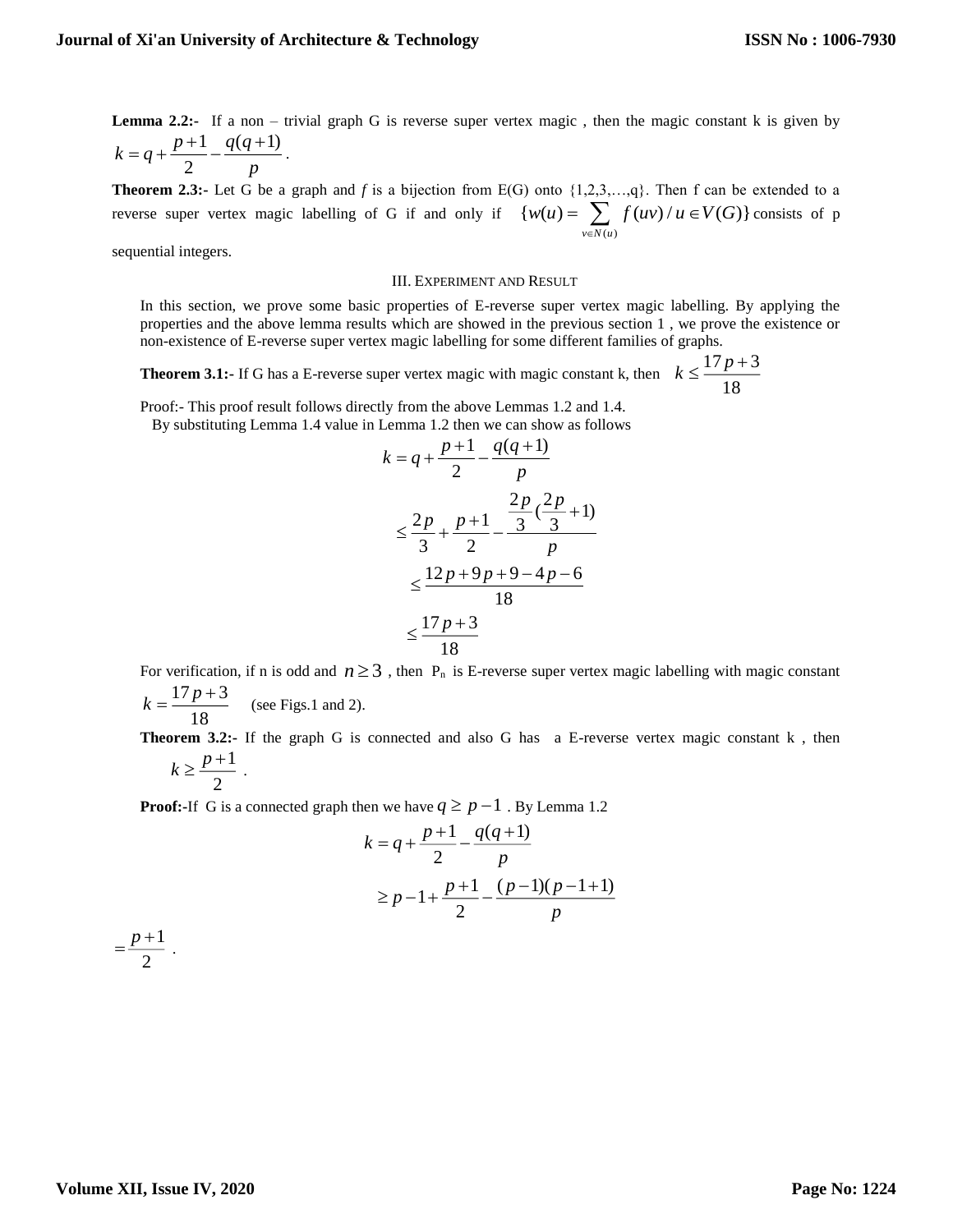

**Theorem 3.3:-** Let the graph G be a  $(p,q)$  graph. If p is even and  $q=p-1$  or p, then G is not E-reverse super vertex magic.

**Proof:-** Suppose there exists a E-reverse super vertex magic labelling of the graph G with magic constant k.

By Lemma 1.2, 
$$
k = q + \frac{p+1}{2} - \frac{q(q+1)}{p}
$$
  
\nSuppose at first  $q = p-1$  then  
\n
$$
k = p - 1 + \frac{p+1}{2} - \frac{(p-1)(p-1+1)}{p}
$$
\n
$$
= \frac{p+1}{2}
$$
 which is not an integer.

Suppose next we take  $q=p$ , then by Lemma 1.2, we have

$$
k = q + \frac{p+1}{2} - \frac{q(q+1)}{p}
$$

$$
= p + \frac{p+1}{2} - \frac{p(p+1)}{p}
$$

1 2  $=$   $\frac{p-1}{2}$  which is also not an integer..

Hence G is not E-reverse super vertex magic.

**Corollary 3.4:**- If p is even , then every tree T is not E-reverse super vertex magic.

**Corollary 3.5:-** $C_n^+$  ( $C_n$  sun graph) is not E-reverse super vertex magic.

Proof:- In  $C_n^+$ , p=2n and q=2n, By the above Theorem,  $C_n^+$  is not E-reverse super vertex magic.

**Theorem 3.6:-** The generalized Peterson graph  $P(n,m)$  is not E-reverse super vertex magic if n is odd.

**Proof:-** The Generalized Peterson graph P(n,m) exists a E-reverse super vertex magic labelling with magic constant k. By Lemma 1.2 , take p=2n and q=3n

$$
k = q + \frac{p+1}{2} - \frac{q(q+1)}{p}
$$
  
=  $3n + \frac{2n+1}{2} - \frac{3n(3n+1)}{2n}$   
=  $\frac{-n-2}{2}$  which is not an integer if n is odd.

**Theorem 3.7:-** The fan graph  $F_n$  is E-reverse super vertex magic if and only if  $n=2$ .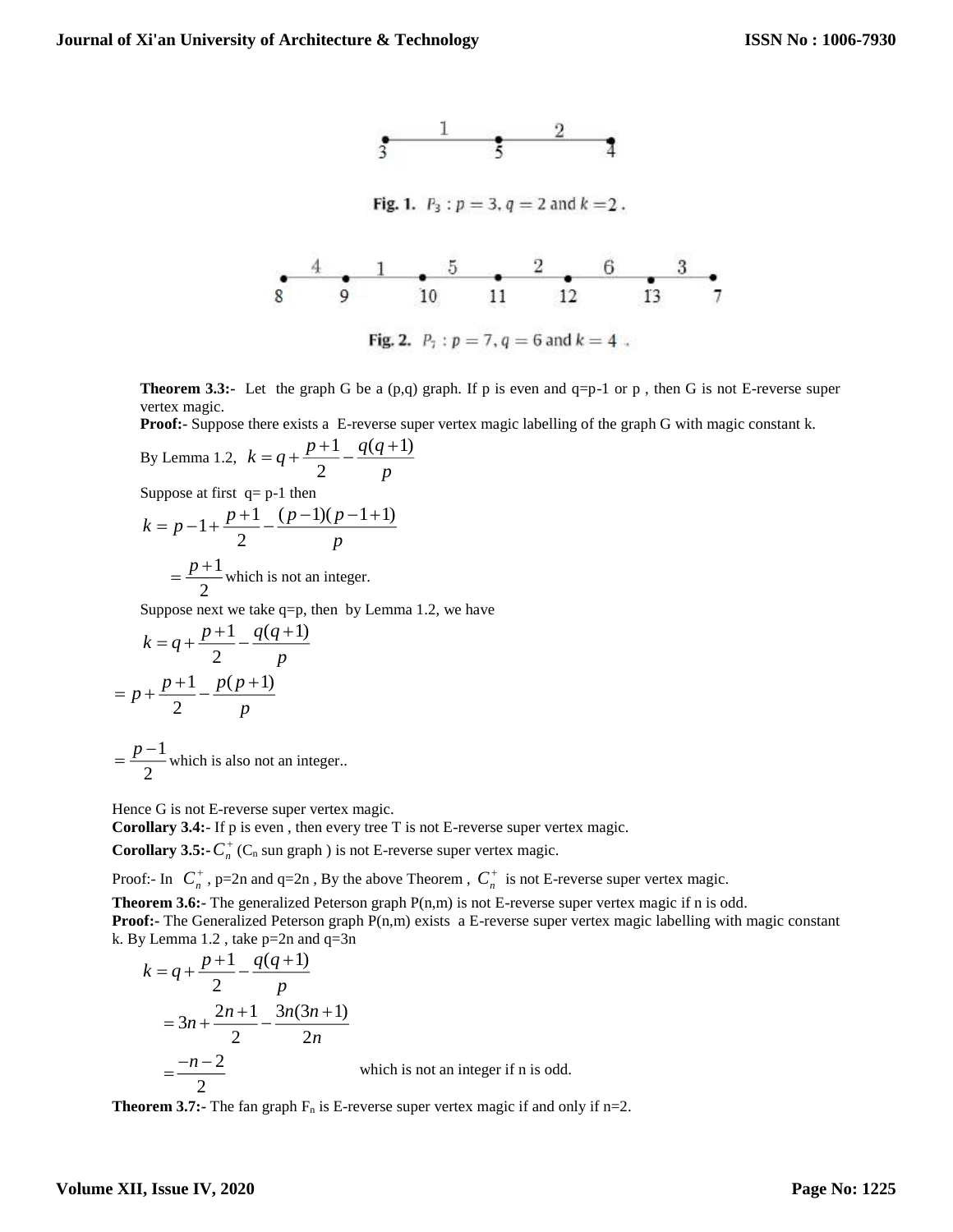Proof:- The fan graph  $F_n$  exists a E-reverse super vertex magic labelling with magic constant k. Then by the Lemma 1.2, we have

$$
k = q + \frac{p+1}{2} - \frac{q(q+1)}{p}
$$

$$
= 2n - 1 + \frac{n+2}{2} - \frac{(2n-1)2n}{n+1}
$$

$$
=\frac{-3n(n-3)}{2(n+1)}
$$

Which is not an integer for all n except 2,3 and 11.

For the fan graph  $F_2$ ,

For the fan graph  $F_3$ ,



 $p = 3, q = 3$  and  $k = 1$ 

Fig. 3: Fan Graph F<sub>2</sub>



Fig. 4: Fan Graph F3



Fig. 5: Fan Graph F11

For fan graph  $F_{11}$ ,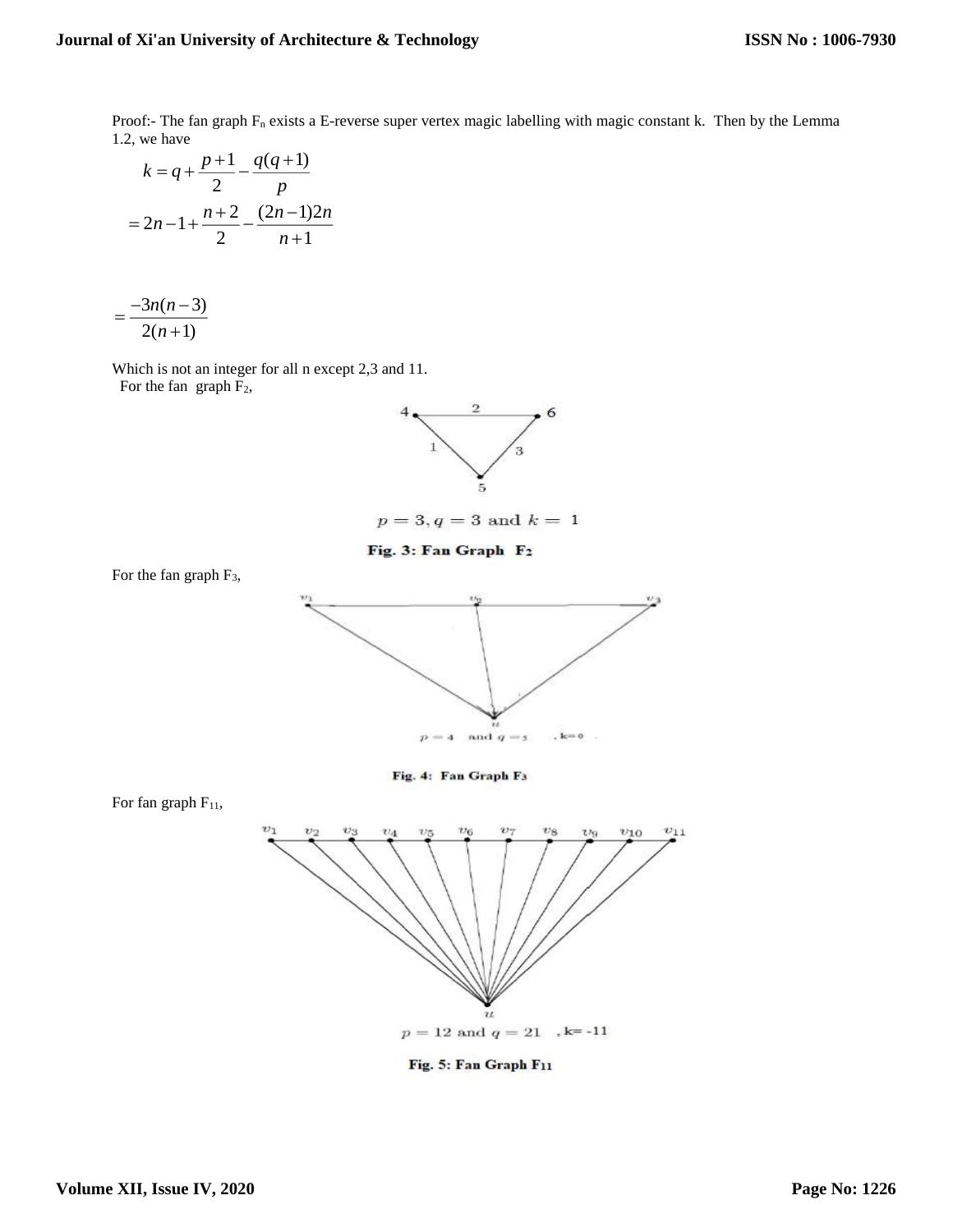Suppose for the fan graphs  $F_3$  and  $F_{11}$  with magic constants 0 and -11 by the lemma 1.2, but the edges are incident with u receives the minimum label 1 to 11.

# **3.8. E-reverse super vertex magicness of Hm,n**

Here in this section we discuss the E-reverse super vertex magicness of m- connected graph  $H_{m,n}$  on n vertices.

In [ 1] Bondy and Murty defined an m-connected graph  $H_{m,n}$  on n vertices which has exactly  $[mn/2]$  edges. There are three cases on construction of structure of  $H_{m,n}$  depends on the parties of m and n.

**Theorem 3.8.1:-** The m-connected graph H<sub>m,n</sub> is not E-reverse super vertex magic if both m and n are even. **Proof:**- Suppose there exists a E-reverse super vertex magic labelling of H<sub>m,n</sub> with magic constant k. Then by using Lemma 1.2,

$$
k = q + \frac{p+1}{2} - \frac{q(q+1)}{p}
$$

$$
= \frac{mn}{2} + \frac{n+1}{2} - \frac{\frac{mn}{2}(\frac{mn}{2}+1)}{n}
$$

$$
= \frac{-m^2n + 2m(n-1) + 2n + 2}{4}
$$

Since m is even , m=2r from case 1, therefore

$$
k = \frac{-4r^{2}n + 4r(n-1) + 2n + 2}{4}
$$
  
= 
$$
\frac{-2r^{2}n + 2r(n-1) + n + 1}{2}
$$
  
= 
$$
-r^{2}n + rn - r + \frac{n+1}{2}
$$

If n is even,  $\frac{n+1}{1}$ 2  $\frac{n+1}{2}$  is not an integer. So the magic constant k is not an integer for all m and n even. Therefore H<sub>m,n</sub>

is not E-reverse super vertex magic.

**Theorem3.8.2:**-H<sub>m,n</sub> is not E-reverse super vertex magic if m is odd and 4 does not divides n. **Proof:**-By using Lemma 1.2 and using the above Theorem3.1

$$
k = \frac{-m^2n + 2m(n-1) + 2n + 2}{4}
$$
  
If m is odd, let m=2r-1, then  

$$
k = \frac{-(2r-1)^2n + (2r-1)(2n-2) + 2n + 2}{4}
$$

$$
= \frac{-4r^2n + 4rn - n + 4rn - 4r + 4}{4}
$$

$$
= -r^2n + 2rn - r + 1 - \frac{n}{4} \text{ which is not an integer.}
$$

Thus  $H_{m,n}$  is not E-reverse super vertex magic.

**Corollary 3.8.3:-** H<sub>m,n</sub> is not E-reverse super vertex magic if both m and n are odd.

**Theorem 3.8.4:- H4,n**is E-reverse super vertex magic if and only if n is odd.

Proof:- The magic constant k of the graph  $H_{4,n}$  's E-reverse super vertex magic labelling and by Theorem 3.1,  $H_{4,n}$ is not E-reverse super vertex magic if n is even.

By Lemma 1.2 , we have if n is an odd integer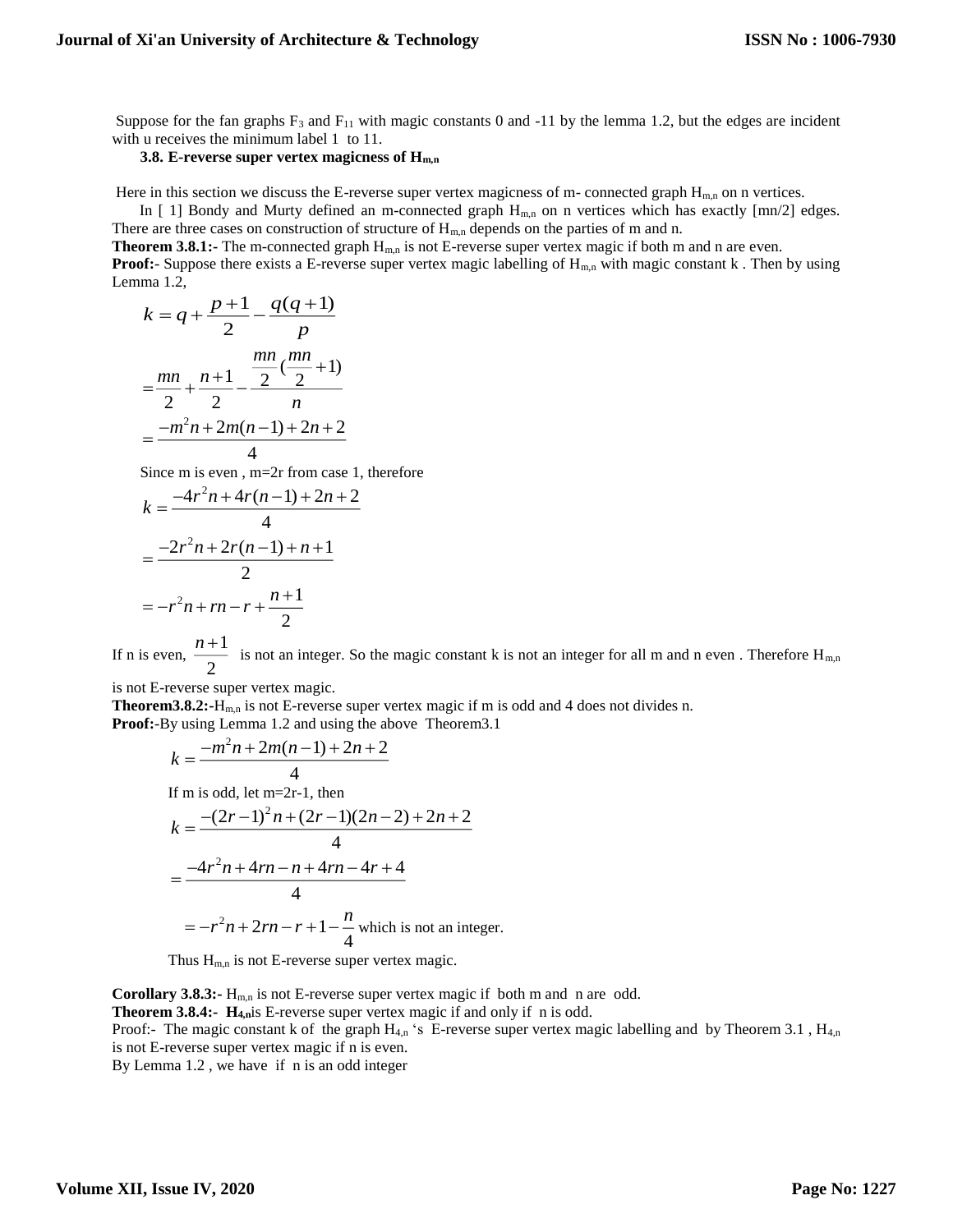$$
k = q + \frac{p+1}{2} - \frac{q(q+1)}{p}
$$
  
=  $\frac{4n}{2} + \frac{n+1}{2} - \frac{\frac{4n}{2}(\frac{4n}{2}+1)}{n}$   
=  $2n + \frac{n+1}{2} - 2(2n+1)$   
=  $-\frac{3}{2}(n+1)$ 

In the other hand, Let  $V = \{v_1, v_2, v_3, ..., v_n\}$  be the vertex set of H<sub>4,n</sub> and  $E = \{v_i v_{i+1} / 1 \le i \le n-1\} \cup \{v_n v_1\} \cup \{v_i v_{i+2} / 1 \le i \le n-2\} \cup \{v_{n-1} v_1\} \cup \{v_n v_2\}.$ Define  $f: V \cup E \rightarrow \{1, 2, 3, ..., 3n\}$  as follows

$$
f(v_i) = \begin{cases} \frac{1}{2}(4n+1+i) & \text{for } i \equiv 1 \text{ (mod 2)}\\ \frac{1}{2}(5n+1+i) & \text{for } i \equiv 0 \text{ (mod 2)} \end{cases}
$$

$$
f(v_n v_1) = 1
$$

$$
f(v_i v_{i+1}) = \begin{cases} \frac{1}{2}(n+2+i) & \text{for } i \equiv 1 \pmod{2}, i \neq n \\ \frac{1}{2}(i+2) & \text{for } i \equiv 0 \pmod{2} \end{cases}
$$

$$
f(v_i v_{i+2}) = \begin{cases} 2(n-i) & \text{for } i = 1, 2, ..., \frac{n-1}{2} \\ 3n-2i & \text{for } i = \frac{n+1}{2}, \frac{n+3}{2}, ..., n-2. \end{cases}
$$
  

$$
f(v_{n-1}v_1) = n+2
$$
  

$$
f(v_n v_2) = 2n
$$

It is easily seen that f is a E-reverse super vertex magic labelling with the magic constant  $k = -\frac{3}{2}(n+1)$ .



Fig. 6.  $H_{4,7}$ :  $p = 7$ ,  $q = 14$  and  $k = -12$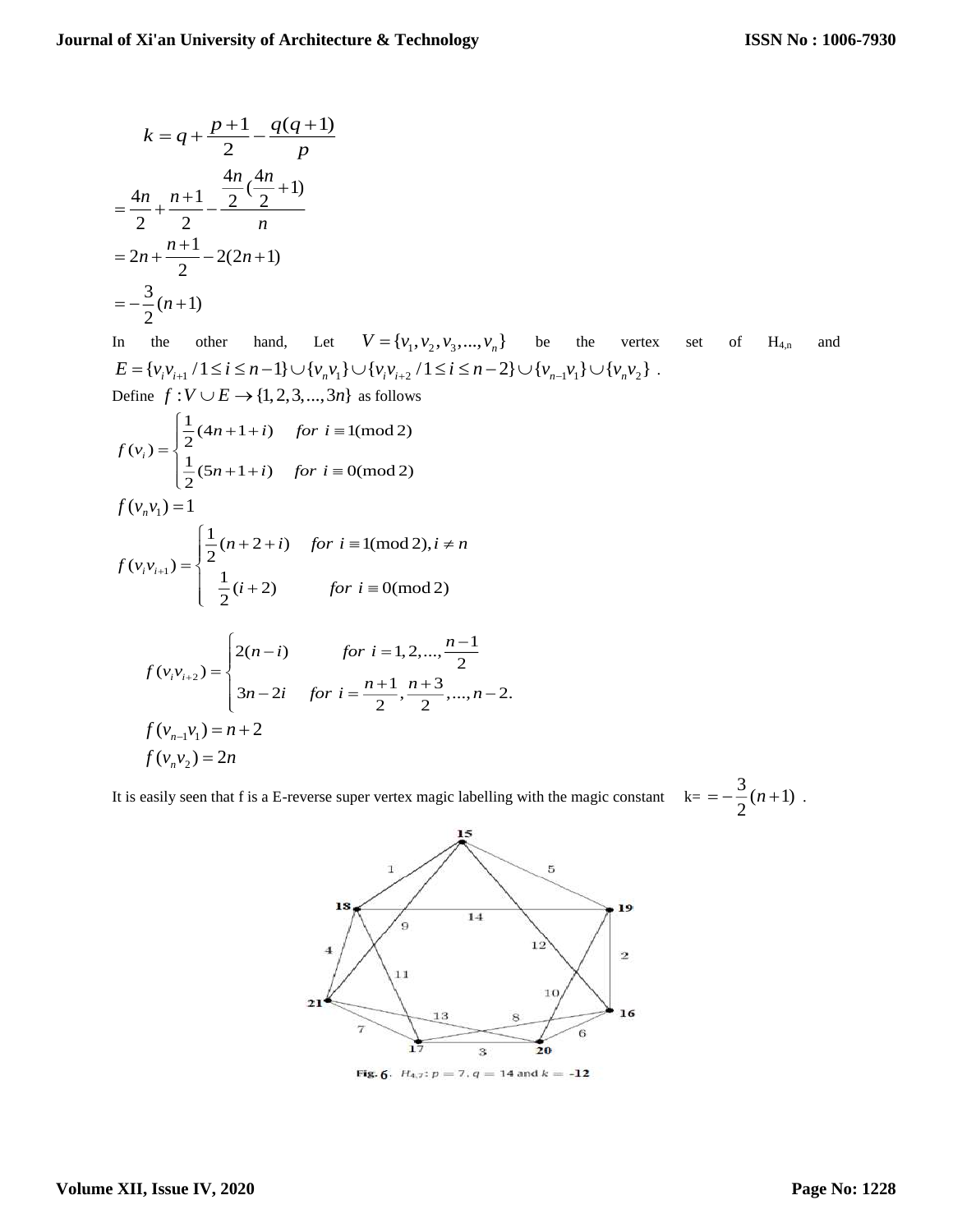

Fig. 7.  $H_{4,11}$ ,  $p = 11$ ,  $q = 22$  and  $k = -18$ 

Note that the graph  $H_{4,7}$  can be decomposed into two Hamilton cycles. The assigned labels in Fig6 on the edges of one of the Hamilton cycles are 4,1,5,2,6,3,7. On the other Hamilton cycle edges are labelled by 11,8,12,9,13,10,14. **Theorem 3.8.5:-** Let G be an odd order (p,q) graph and be decomposed into two Hamilton cycles, then G is E-

reverse super vertex magic.

**Proof:**-Let G be a graph with p vertices and the odd length of the Hamilton cycle say  $p=2m+1$ . The graph G has the number of edges is  $q=4m+2$ . Then we label the Hamilton cycles with the following manner.

For the first Hamilton cycle label the edges which is starting at vertex  $v_1$  with clockwise direction by

$$
\frac{p+1}{2}, 1, \frac{p+3}{2}, 2, \frac{p+5}{2}, ..., \frac{p-1}{2}, p.
$$

For the second Hamilton cycle label the edges which is starting at vertex  $v_2$  with clockwise direction by

$$
\frac{3p+1}{2}, p+1, \frac{3p+3}{2}, p+2, \frac{3p+5}{2}, \ldots, \frac{3p-1}{2}, 2p.
$$

The sum of the edge labels at all the vertices are of p consecutive integers by direct inspection. So by Theorem 1.3 the result follows.

**Theorem 3.8.6:-** If a graph G can be decomposed into two spanning subgraphs G<sub>1</sub> and G<sub>2</sub> is E-reverse super vertex magic and  $G_2$  is magic and regular, then G is E-reverse super vertex magic.

**Proof:** Let  $G_1$  and  $G_2$  be any two graphs with  $q_1$  and  $q_2$  edges respectively. Let  $f_1$  and  $f_2$  denote the E-reverse super vertex magic labelling of  $G_1$  and  $G_2$  respectively.

In the following way , we label the edges as

Define  $f: E(G) \rightarrow \{1, 2, ..., q_1 + q_2\}$  where  $q = q_1 + q_2$  then by edge label is given by

$$
f(e) = \begin{cases} f_1(e) & \text{if } e \in E(G_1) \\ f_1(e) + q_1 & \text{if } e \in E(G_2) \end{cases}
$$

Then for any vertex  $u \in V(G)$ ,

$$
w(u) = \sum_{uv \in E(G_1)} f(uv)
$$
  
= 
$$
\sum_{uv \in E(G_1)} f(uv) + \sum_{uv \in E(G_2)} f(uv)
$$
  
= 
$$
\sum_{uv \in E(G_1)} f_1(uv) + \sum_{uv \in E(G_2)} (f_2(uv) + q_1)
$$
  
= 
$$
\sum_{uv \in E(G_1)} f_1(uv) + \sum_{uv \in E(G_2)} f_2(uv) + rq_1
$$
, since G<sub>2</sub> is r-regular.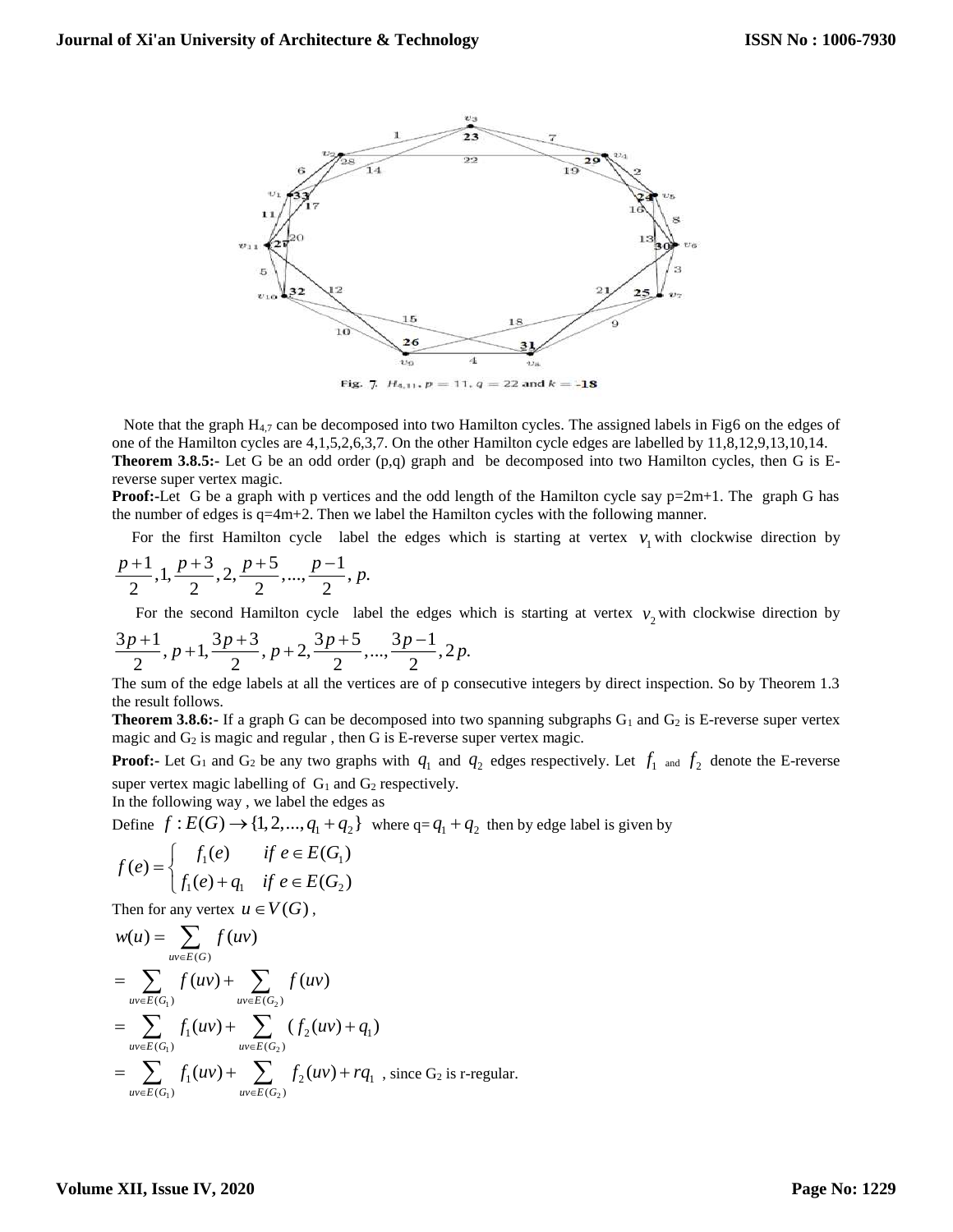Thus  $G_1$  is E-reverse super vertex magic and by Theorem 1.3,  $\{w(u) / u \in V(G_1)\}\)$  consists of p consecutive integers say  $t+1,t+2,...,t+p$ . In the same way  $G_2$  is E-reverse super vertex magic then by Theorem 1.3, the weight of the vertex u,  $\{w(u) / u \in V(G_2)\}$  consists of p integers say s+1, s+2, ...,s+p.

Now here we adding these weights in the below manner

t+1, t+2, t+3,...,t+p-2, t+p-1, t+p  
\ns+p, s+
$$
\frac{p-1}{2}
$$
, s+p-1,...,s+ $\frac{p+3}{2}$ , s+1, s+ $\frac{p+1}{2}$   
\ns+t+p+1, s+t+ $\frac{p+3}{2}$ , s+t+p+2,...s+t+ $\frac{3p-1}{2}$ , s+t+p, s+t+ $\frac{3p+1}{2}$ 

Thus  $\{w(u) / u \in V(G)\} = \{\frac{p+3}{2}, \frac{p+5}{2}, \dots, \frac{3p-1}{2}, \frac{3p+1}{2}\}$  $\left\{\frac{p+3}{2}, \frac{p+5}{2}, \dots, \frac{3p-1}{2}, \frac{3p+1}{2}\right\}$ consists of p consecutive integers. Hence by

Theorem 1.3, G is E-reverse super vertex magic.



Fig. 8 E-super vertex magic labeling for  $H_{4,5}(K_5)$ ,  $p = 5$ ,  $q = 10$  and  $k = -9$ 



Fig. 9. E-super vertex magic labeling for  $H_{6,7}$ ,  $p = 7$ ,  $q = 21$  and  $k = -41$ 

In Fig 9, the graph  $H_{6,7}$  can be decomposed into two E-reverse super vertex magic spanning subgraphs  $H_{4,7}$  and  $C_7$ . Therefore  $H_6$ , *i*s E-reverse super vertex magic.

**Theorem 3.8.8:-** The graph  $H_{m,n}$  is E-reverse super vertex magic if m is even and n is odd.

**Proof:-** We already observed that  $H_{m,n}$  can be decomposed in to two spanning sub graphs  $H_{m-2,n}$  and  $C_n$ . Again this sub graph  $H_{m-2,n}$  can be decomposed into two spanning sub graphs  $H_{m-4,n}$  and  $C_n$ . Again  $H_{m-4,n}$  can be decomposed into two spanning sub graphs  $H_{m-6,n}$  and  $C_n$ . Continuing in this process finally we get the two spanning sub graphs  $H_{4,n}$  and  $C_n$ . We verified that  $H_{4,n}$  and  $C_n$  are E-reverse super vertex magic if n is odd integer. Also by Theorem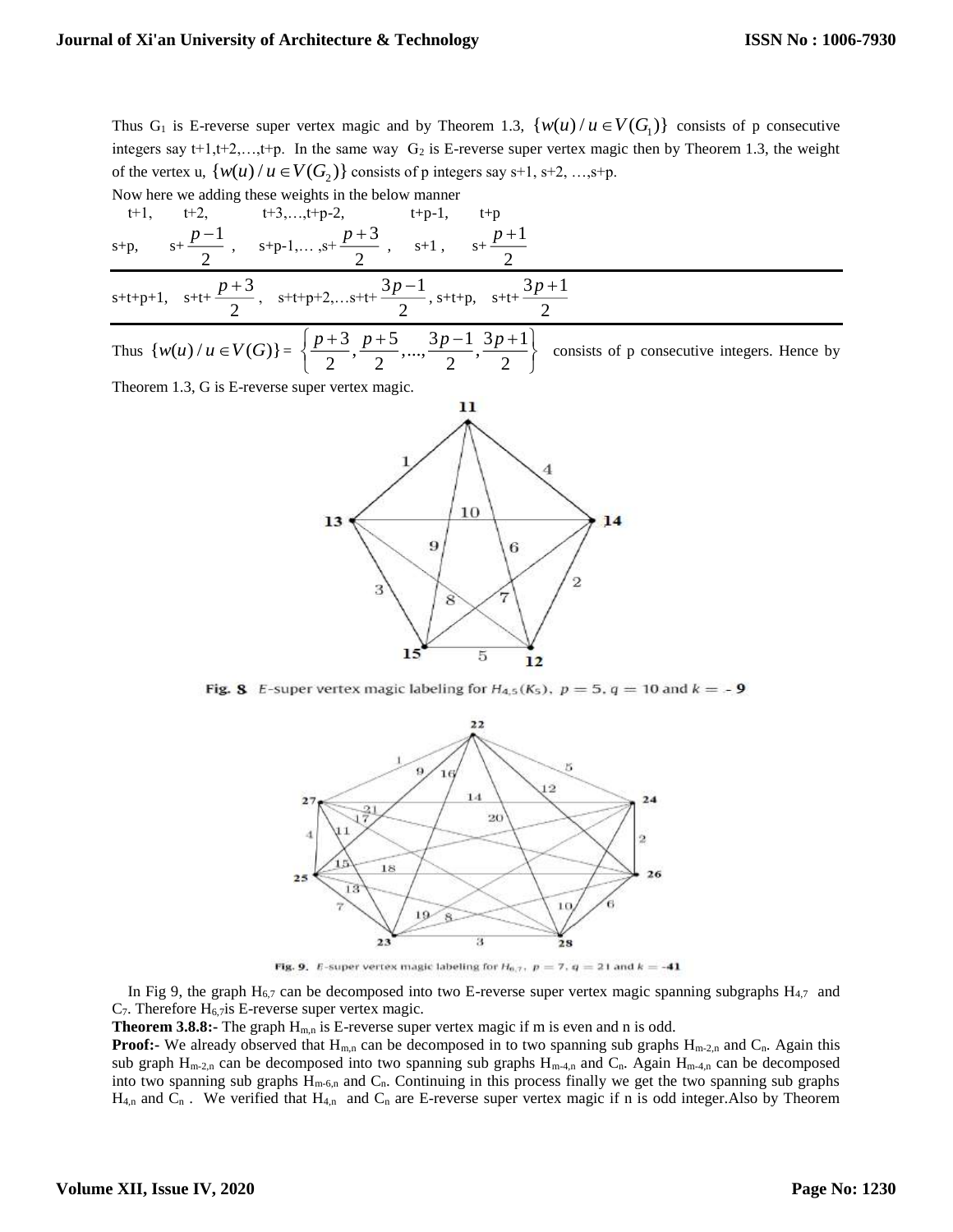3.8.7,  $H_{6,n}$  is E-reverse super vertex magic. Hence we have  $H_{m,n}$  is E-reverse super vertex magic labelling if n is odd and m is even.

**Corollary 3.8.9:-** K<sub>n</sub> is E-reverse super vertex magic if n is odd.

**Proof:-** Since  $K_n = H_{n-1,n}$ , so as an application of the Theorem 3.8 that  $K_n$  is E-reverse super vertex magic if n is odd.

**Conjecture 3.8.10 :-** If  $n>4$ ,  $n \equiv 0 \pmod{4}$  and m is odd then  $H_{m,n}$  has a E-reverse super vertex magic labelling.

From the Tables 1 and 2, we uncertain that graph  $H_{m,n}$  is E-reverse super vertex magic labelling if m is odd and  $n \equiv 0 \pmod{4}$ 

| f(u) | 29           | 31               | 35           | 33             | 32               | 30               | 36       | 34             |
|------|--------------|------------------|--------------|----------------|------------------|------------------|----------|----------------|
| 29   | $\mathbf{0}$ | 15               | 13           | 28             | 12               | 25               | 3        | 2              |
| 31   | 15           | $\boldsymbol{0}$ | 5            | $\overline{4}$ | 14               | 18               | 17       | 27             |
| 35   | 13           | 5                | $\mathbf{0}$ | 22             | 26               | 7                | 21       | 10             |
| 33   | 28           | $\overline{4}$   | 22           | $\mathbf{0}$   | 9                | 8                | 20       | 11             |
| 32   | 12           | 14               | 26           | 9              | $\boldsymbol{0}$ | 16               | 1        | 23             |
| 30   | 25           | 18               | 7            | 8              | 16               | $\boldsymbol{0}$ | 19       | 6              |
| 36   | 3            | 17               | 21           | 20             | 1                | 19               | $\theta$ | 24             |
| 34   | 2            | 27               | 10           | 11             | 23               | 6                | 24       | $\overline{0}$ |
|      |              |                  |              |                |                  |                  |          |                |

| Table 1 |  | E-reverse super vertex magic labelling for H <sub>7,8</sub> , $p=8$ , $q=28$ and $k=-296$ |
|---------|--|-------------------------------------------------------------------------------------------|
|         |  |                                                                                           |

| f(u) | 70               | 78               | 68               | 71               | 74               | 75               | 73               | 67               | 72               | 77               | 76             | 69               |
|------|------------------|------------------|------------------|------------------|------------------|------------------|------------------|------------------|------------------|------------------|----------------|------------------|
| 70   | $\boldsymbol{0}$ | 31               | 33               | 48               | 4                | 47               | 44               | 57               | 23               | 9                | 53             | 17               |
| 78   | 31               | $\boldsymbol{0}$ | 11               | 61               | 64               | 40               | 8                | 56               | $\mathbf{1}$     | 41               | 29             | 32               |
| 68   | 33               | 11               | $\boldsymbol{0}$ | 37               | 46               | 15               | 21               | 16               | 60               | 36               | 30             | 59               |
| 71   | 48               | 61               | 37               | $\boldsymbol{0}$ | 35               | 25               | 3                | 18               | 64               | 24               | 39             | 12               |
| 74   | 4                | 64               | 46               | 35               | $\boldsymbol{0}$ | 5                | 43               | 45               | 66               | 10               | 14             | 38               |
| 75   | 47               | 40               | 15               | 25               | 5                | $\boldsymbol{0}$ | 34               | 52               | $20\,$           | 54               | 28             | 51               |
| 73   | 44               | $\,8\,$          | 21               | 3                | 43               | 34               | $\boldsymbol{0}$ | 58               | 49               | 19               | 63             | 27               |
| 67   | 57               | 56               | 16               | 18               | 45               | 52               | 58               | $\boldsymbol{0}$ | $\tau$           | 26               | 6              | 22               |
| 72   | 23               | $\mathbf{1}$     | 60               | 65               | 66               | 20               | 49               | $\boldsymbol{7}$ | $\boldsymbol{0}$ | 62               | 13             | $\overline{2}$   |
| 77   | 9                | 41               | 36               | 24               | 10               | 54               | 19               | 26               | 62               | $\boldsymbol{0}$ | 42             | 50               |
| 76   | 53               | 29               | 30               | 39               | 14               | 28               | 63               | 6                | 13               | 42               | $\overline{0}$ | 55               |
| 69   | 17               | 32               | 59               | 12               | 38               | 51               | 27               | 22               | 2                | 50               | 55             | $\boldsymbol{0}$ |
|      |                  |                  |                  |                  |                  |                  |                  |                  |                  |                  |                |                  |

**Table 2** E-reverse super vertex magic labelling for  $H_{11,12}$ ,  $p=12$ ,  $q=66$  and  $k= -69$ 

## IV.CONCLUSION

 In this paper, we arrange some basic properties of E-reverse super vertex magic labelings and we establish E-reverse super vertex magic labelling of some families of graphs. We effort the focus of this paper is on the E-reverse super vertex magicness of Hm,n and on some necessary conditions for a graph to be E-reverse super vertex magic.